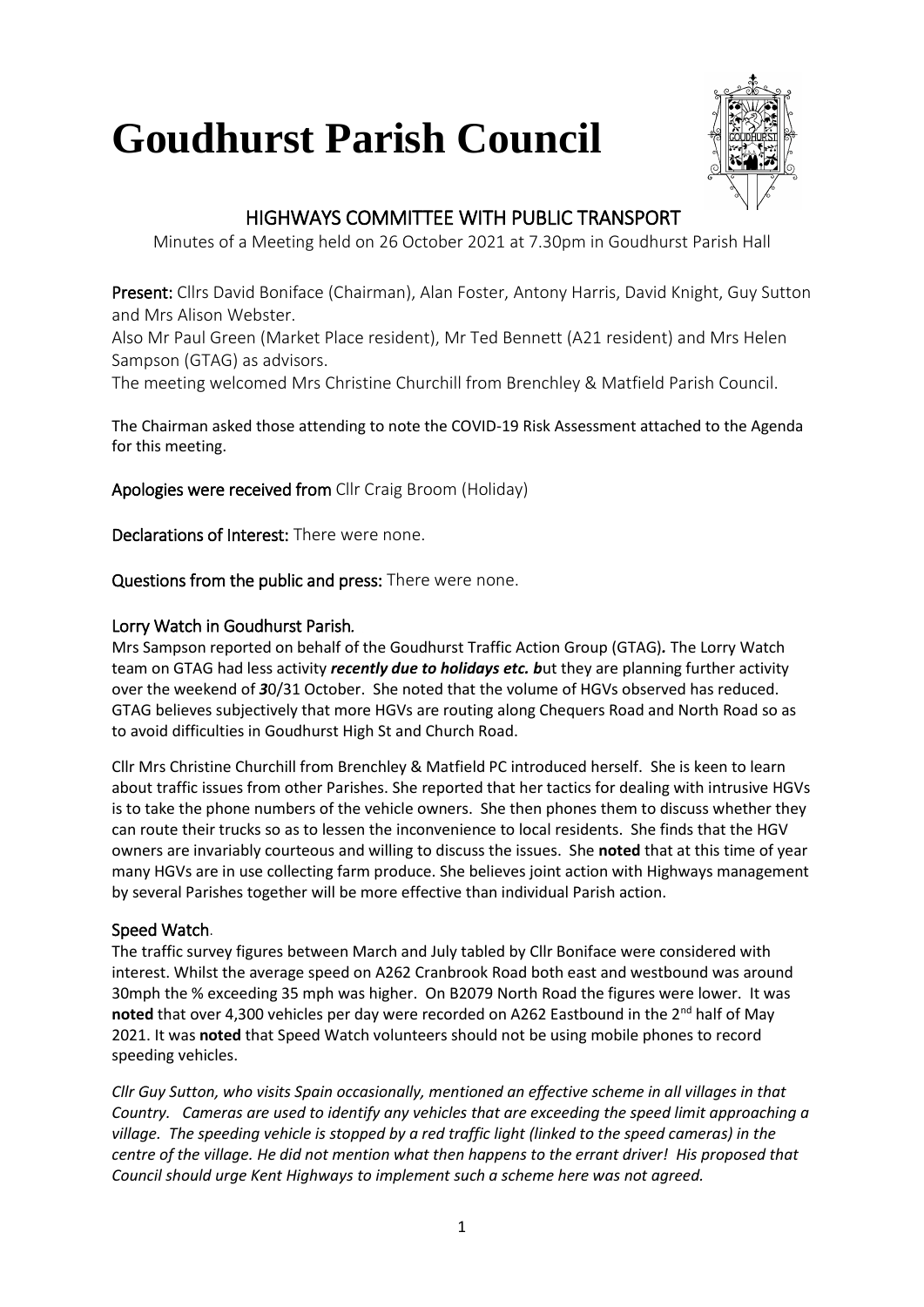#### *Progress on Highways projects*

Members commented on the lack of action by Highways with progress bogged down by apparent bureaucracy. It was **agreed to recommend to Council** that a letter should be sent to Senior Officers in Kent Highways regarding a lack of action on several schemes (details to be highlighted). Council should seek assistance from our County Member, Cllr Seán Holden. An alternative proposal put was for a group of Parish Council representatives to demand a face to face meeting with Highways senior officers. No action was agreed on this latter point.

#### Highways Improvement Plan (HIP).

It was **noted** that Highways has required Council to resubmit our HIP. This is creating extra work for the Clerks with no apparent benefit that it will create any positive action by Highways.

#### St Mary's Churchyard Wall damage.

Cllr David Boniface reported that he understands that a St Mary's Goudhurst Church Warden is in touch with the Parochial Church Council's insurers about recovering costs arising from HGVs damaging the Churchyard wall. It was **noted** that Council's Amenities Committee is in discussion with a contractor about installing a suitable camera covering the most vulnerable part of the Churchyard wall.

#### Update on Highways England A21 safety improvements.

It was **noted** that on 21 September 2021, 4 Members of this Highways Committee had held a virtual meeting with Highways England. Highways England had proposed increased double white lining, a reduction in the speed limit from 60 mph to 50 mph, better signage and improved sight lines. Subsequently Cllr Antony Harris with Mr Ted Bennet had walked and driven along the stretch of the A21 which is in Goudhurst Parish. Cllr Harris had followed up with a ten bullet point list of observations. Included are the points that East Sussex has a 40 mph limit over a long distance, road markings are much better as are sight lines. Why is Kent Police resisting a reduction to 40 mph on the Kent side? He has an acknowledgement from Highways England promising further contact in early 2022.

#### Goudhurst EV Charge Points.

It was **noted** that a quote had been received from Connected Kerb back in August 2021. There was no agreement on further action.

#### Update on the Goudhurst Parish Highways Improvement Plan (HIP) Priorities

*A262 Section at The Market Place*. It was noted that Kent Highways is not willing to change the statutory 40 mph signs. But they have ordered and will install one 'Max 30' at their expense. It was further noted that the Parish Council has agreed expenditure of £1,000 (Minute £158/21) for a second 'Max 30' sign. No decision was made to order and install this second sign.

*B2079 North Road – Pedestrians in road signs at Goudhurst Tennis Club*. It was **noted** that Council has written to a local resident to ascertain if they claim to own a narrow strip of verge to the south of the Tennis Club's red door. It is shown as unregistered at the Land Registry. No reply has been received so far. It is on this verge that Kent Highways may agree to establish the requested sign. Members noted that this minor scheme has been outstanding with Kent Highways for at least 2 years without implementation.

*Traffic calming on A262 Cranbrook Road by Beaman Close and G&K Primary School*. It was **Noted** that Council has £6,000 (as quoted by Highways) set aside for a school traffic peak time 20 mph flashing sign. Council awaits a visit by a Highways Engineer to draw up detailed plans.